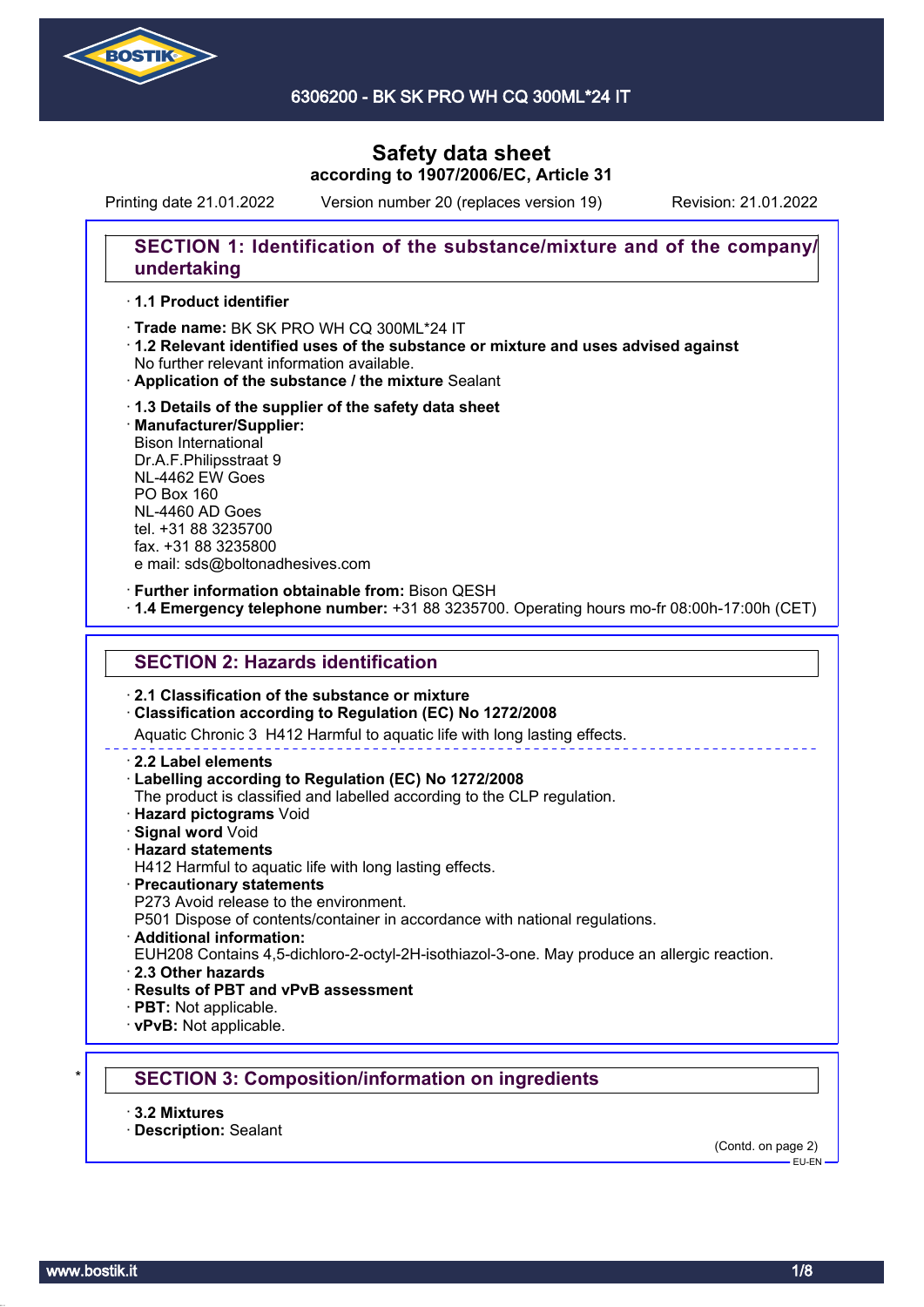

Printing date 21.01.2022 Version number 20 (replaces version 19) Revision: 21.01.2022

### **Trade name: BK SK PRO WH CQ 300ML\*24 IT**

(Contd. of page 1)

| CAS: 64359-81-5                                           | 4,5-dichloro-2-octyl-2H-isothiazol-3-one                               | $< 0.03\%$ |
|-----------------------------------------------------------|------------------------------------------------------------------------|------------|
| EINECS: 264-843-8                                         | Skin Corr. 1B, H314; Aquatic Acute 1, H400;                            |            |
| Index number: $613-335-00-8$<br>Reg.nr.: 01-2119822700-58 | Acute Tox. 4, H302; Skin Sens. 1, H317; STOT SE 3,<br>H <sub>335</sub> |            |
|                                                           | Specific concentration limits: Skin Sens. 1; H317: $C \ge 0.03$        |            |
|                                                           | Skin Sens. 1A; H317: 0.03 %<br>$\leq C$ < 0.03 %                       |            |
|                                                           | Skin Sens. 1B; H317: 0.03 %<br>$\leq C < 0.03 \%$                      |            |

**SECTION 4: First aid measures**

### · **4.1 Description of first aid measures**

· **General information:** No special measures required.

- · **After inhalation:**
- Supply fresh air; consult doctor in case of complaints.
- No special measures required.
- · **After skin contact:** Generally the product does not irritate the skin.
- · **After eye contact:** Rinse opened eye for several minutes under running water.
- After swallowing: If symptoms persist consult doctor.
- · **4.2 Most important symptoms and effects, both acute and delayed** No further relevant information available.
- · **4.3 Indication of any immediate medical attention and special treatment needed** No further relevant information available.

## **SECTION 5: Firefighting measures**

- · **5.1 Extinguishing media**
- · **Suitable extinguishing agents:** Use fire extinguishing methods suitable to surrounding conditions.
- · **5.2 Special hazards arising from the substance or mixture**
- No further relevant information available.
- · **5.3 Advice for firefighters**
- · **Protective equipment:** No special measures required.

## **SECTION 6: Accidental release measures**

· **6.1 Personal precautions, protective equipment and emergency procedures** Not required.

· **6.2 Environmental precautions:** Do not allow product to reach sewage system or any water course. Inform respective authorities in case of seepage into water course or sewage system. Do not allow to enter sewers/ surface or ground water.

· **6.3 Methods and material for containment and cleaning up:** Send for recovery or disposal in suitable receptacles.

Absorb with liquid-binding material (sand, diatomite, acid binders, universal binders, sawdust).

(Contd. on page 3)

 $E = F + F$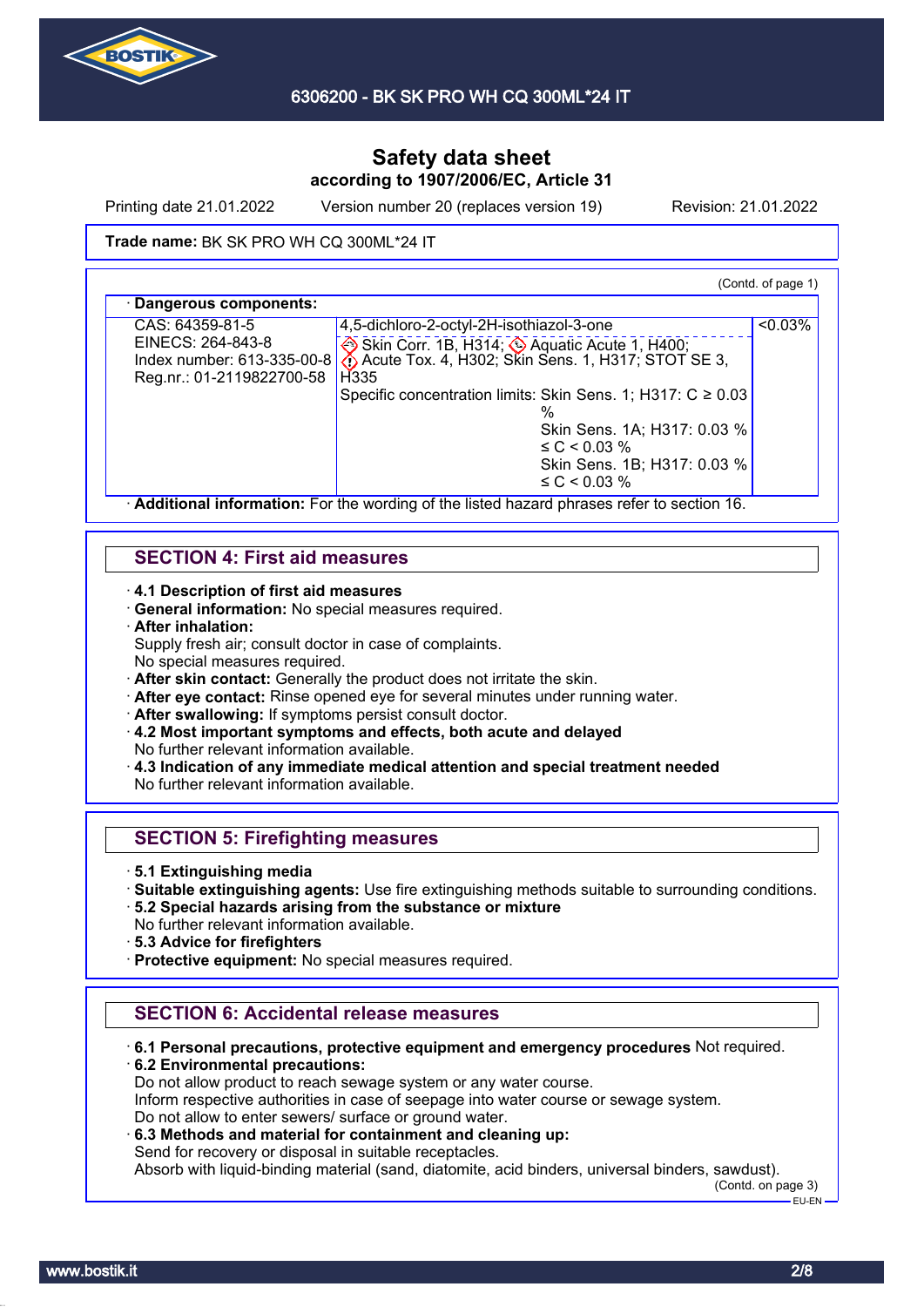

Printing date 21.01.2022 Version number 20 (replaces version 19) Revision: 21.01.2022

(Contd. of page 2)

#### **Trade name: BK SK PRO WH CQ 300ML\*24 IT**

#### · **6.4 Reference to other sections**

See Section 7 for information on safe handling.

See Section 8 for information on personal protection equipment.

See Section 13 for disposal information.

### **SECTION 7: Handling and storage**

· **7.1 Precautions for safe handling** No special precautions are necessary if used correctly. · **Information about fire - and explosion protection:** No special measures required.

· **7.2 Conditions for safe storage, including any incompatibilities**

· **Storage:**

· **Requirements to be met by storerooms and receptacles:** No special requirements.

- · **Information about storage in one common storage facility:** Not required.
- · **Further information about storage conditions:** None.

· **Storage class:** 12

· **7.3 Specific end use(s)** No further relevant information available.

### **SECTION 8: Exposure controls/personal protection**

· **8.1 Control parameters**

· **Ingredients with limit values that require monitoring at the workplace:**

The product does not contain any relevant quantities of materials with critical values that have to be monitored at the workplace.

· **Additional information:** The lists valid during the making were used as basis.

- · **8.2 Exposure controls**
- · **Appropriate engineering controls** No further data; see item 7.
- · **Individual protection measures, such as personal protective equipment**
- · **General protective and hygienic measures:**

The usual precautionary measures are to be adhered to when handling chemicals. Wash hands before breaks and at the end of work.

- · **Respiratory protection:** Not required.
- · **Hand protection**

The glove material has to be impermeable and resistant to the product/ the substance/ the preparation.

Selection of the glove material on consideration of the penetration times, rates of diffusion and the degradation

· **Material of gloves**

Recommended thickness of the material: > 0,12 mm Nitrile rubber, NBR

- · **Penetration time of glove material**
- For the mixture of chemicals mentioned below the penetration time has to be at least 10 minutes (Permeation according to EN 374 Part 3: Level 1).

**Eye/face protection** Goggles recommended during refilling

(Contd. on page 4)

EU-EN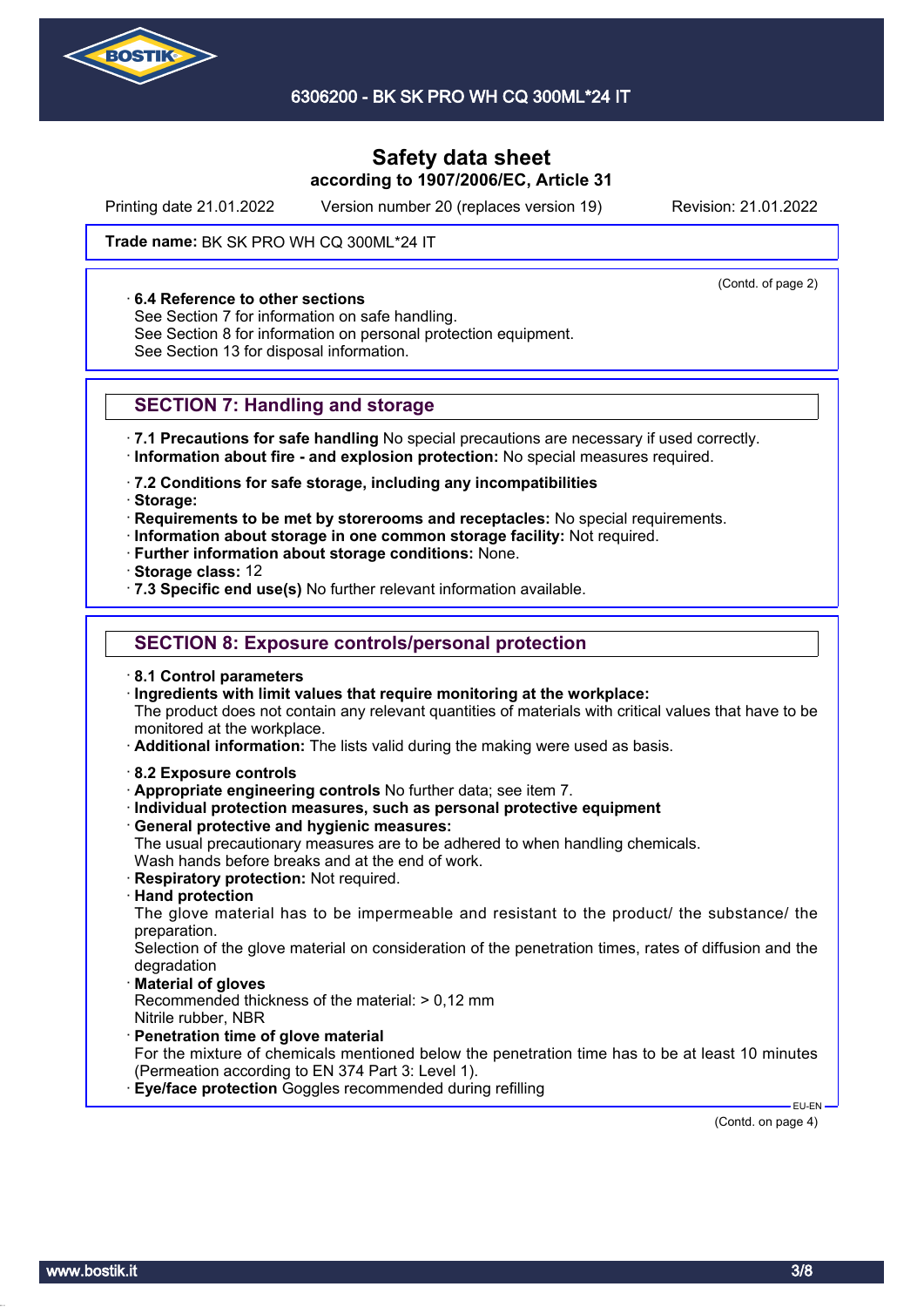

Printing date 21.01.2022 Version number 20 (replaces version 19) Revision: 21.01.2022

**Trade name: BK SK PRO WH CQ 300ML\*24 IT** 

(Contd. of page 3)

| 9.1 Information on basic physical and chemical properties |                                                    |
|-----------------------------------------------------------|----------------------------------------------------|
| <b>General Information</b>                                |                                                    |
| · Physical state                                          | Fluid                                              |
| · Colour:                                                 | According to product specification                 |
| · Odour:                                                  | Pungent                                            |
| · Odour threshold:                                        | Not determined.                                    |
| · Melting point/freezing point:                           | Undetermined.                                      |
| Boiling point or initial boiling point and                |                                                    |
| boiling range                                             | 2230 °C                                            |
| · Flammability                                            | Not applicable.                                    |
| · Lower and upper explosion limit                         |                                                    |
| · Lower:                                                  | Not determined.                                    |
| · Upper:                                                  | Not determined.                                    |
| · Flash point:                                            | Not applicable.                                    |
| · Auto-ignition temperature:                              | Product is not selfigniting.                       |
| · Decomposition temperature:                              | Not determined.                                    |
|                                                           | Not determined.                                    |
| · pH                                                      |                                                    |
| · Viscosity:<br>· Kinematic viscosity                     |                                                    |
|                                                           | Not determined.                                    |
| · Dynamic:                                                | Not determined.                                    |
| · Solubility                                              |                                                    |
| water:                                                    | Not miscible or difficult to mix.                  |
| · Partition coefficient n-octanol/water (log              |                                                    |
| value)                                                    | Not determined.                                    |
| · Vapour pressure:                                        | Not determined.                                    |
| · Density and/or relative density                         |                                                    |
| Density at 20 °C:                                         | 1.04 $g/cm3$                                       |
| <b>Relative density</b>                                   | Not determined.                                    |
| · Vapour density                                          | Not determined.                                    |
| · 9.2 Other information                                   | All relevant physical data were determined for the |
|                                                           | mixture. All non-determined data are not           |
|                                                           | measurable or not relevant for the                 |
|                                                           | characterization of the mixture.                   |
| · Appearance:                                             |                                                    |
| $\cdot$ Form:                                             | Pasty                                              |
| Important information on protection of health             |                                                    |
| and environment, and on safety.                           |                                                    |
| · Ignition temperature:                                   | >370 °C                                            |
| <b>Explosive properties:</b>                              | Product does not present an explosion hazard.      |
| · Solvent content:                                        |                                                    |
| Solids content:                                           | 62.2 %                                             |
| Change in condition                                       |                                                    |
| <b>Evaporation rate</b>                                   | Not determined.                                    |
|                                                           |                                                    |
| · Information with regard to physical hazard              |                                                    |
| classes                                                   |                                                    |
| <b>Explosives</b>                                         | Void<br>Void                                       |
| <b>Flammable gases</b>                                    |                                                    |

EU-EN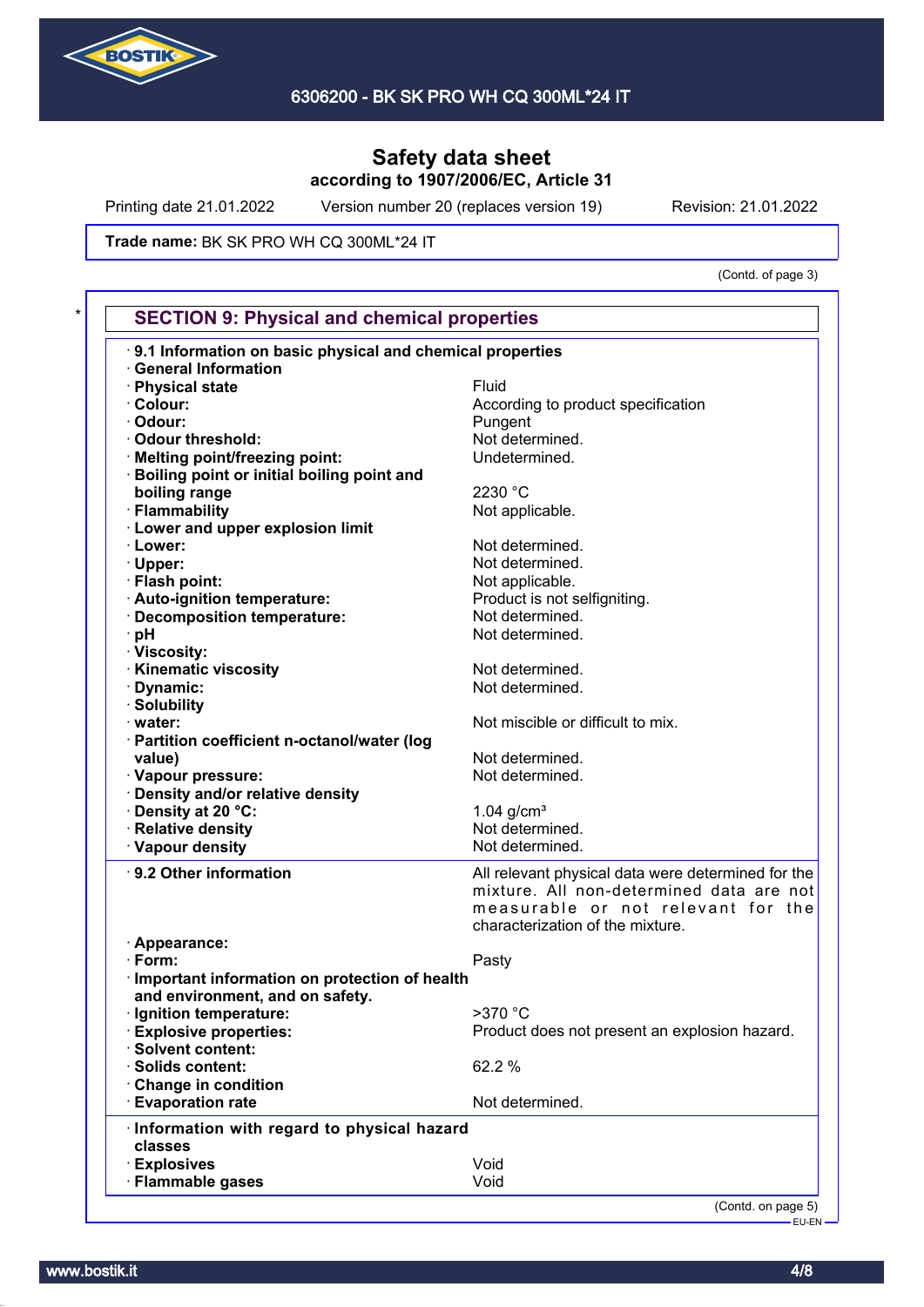

Printing date 21.01.2022 Version number 20 (replaces version 19) Revision: 21.01.2022

#### **Trade name: BK SK PRO WH CQ 300ML\*24 IT**

|                                              |      | (Contd. of page 4) |
|----------------------------------------------|------|--------------------|
| · Aerosols                                   | Void |                    |
| <b>Oxidising gases</b>                       | Void |                    |
| <b>Gases under pressure</b>                  | Void |                    |
| · Flammable liquids                          | Void |                    |
| · Flammable solids                           | Void |                    |
| <b>Self-reactive substances and mixtures</b> | Void |                    |
| · Pyrophoric liquids                         | Void |                    |
| · Pyrophoric solids                          | Void |                    |
| · Self-heating substances and mixtures       | Void |                    |
| · Substances and mixtures, which emit        |      |                    |
| flammable gases in contact with water        | Void |                    |
| <b>Oxidising liquids</b>                     | Void |                    |
| <b>Oxidising solids</b>                      | Void |                    |
| Organic peroxides                            | Void |                    |
| Corrosive to metals                          | Void |                    |
| · Desensitised explosives                    | Void |                    |

## **SECTION 10: Stability and reactivity**

· **10.1 Reactivity** No further relevant information available.

· **10.2 Chemical stability**

· **Thermal decomposition / conditions to be avoided:**

No decomposition if used according to specifications.

- · **10.3 Possibility of hazardous reactions** No dangerous reactions known.
- · **10.4 Conditions to avoid** No further relevant information available.
- · **10.5 Incompatible materials:** No further relevant information available.
- · **10.6 Hazardous decomposition products:** No dangerous decomposition products known.

| * I |  |  |  |  |  |  | <b>SECTION 11: Toxicological information</b> |
|-----|--|--|--|--|--|--|----------------------------------------------|
|-----|--|--|--|--|--|--|----------------------------------------------|

- · **11.1 Information on hazard classes as defined in Regulation (EC) No 1272/2008**
- · **Acute toxicity** Based on available data, the classification criteria are not met.

### · **LD/LC50 values relevant for classification:**

### **64359-81-5 4,5-dichloro-2-octyl-2H-isothiazol-3-one**

Oral LD50 567 mg/kg (ATE)

- Inhalative  $LC50/4$  h 0.16 mg/l (ATE)
- **Skin corrosion/irritation** Based on available data, the classification criteria are not met.
- · **Serious eye damage/irritation** Based on available data, the classification criteria are not met.
- · **Respiratory or skin sensitisation** Based on available data, the classification criteria are not met.
- **Germ cell mutagenicity**
- Not applicable.

Based on available data, the classification criteria are not met.

- · **Carcinogenicity** Based on available data, the classification criteria are not met.
- · **Reproductive toxicity** Based on available data, the classification criteria are not met.
- · **STOT-single exposure** Based on available data, the classification criteria are not met.
- · **STOT-repeated exposure** Based on available data, the classification criteria are not met.
- · **Aspiration hazard** Based on available data, the classification criteria are not met.

(Contd. on page 6) EU-EN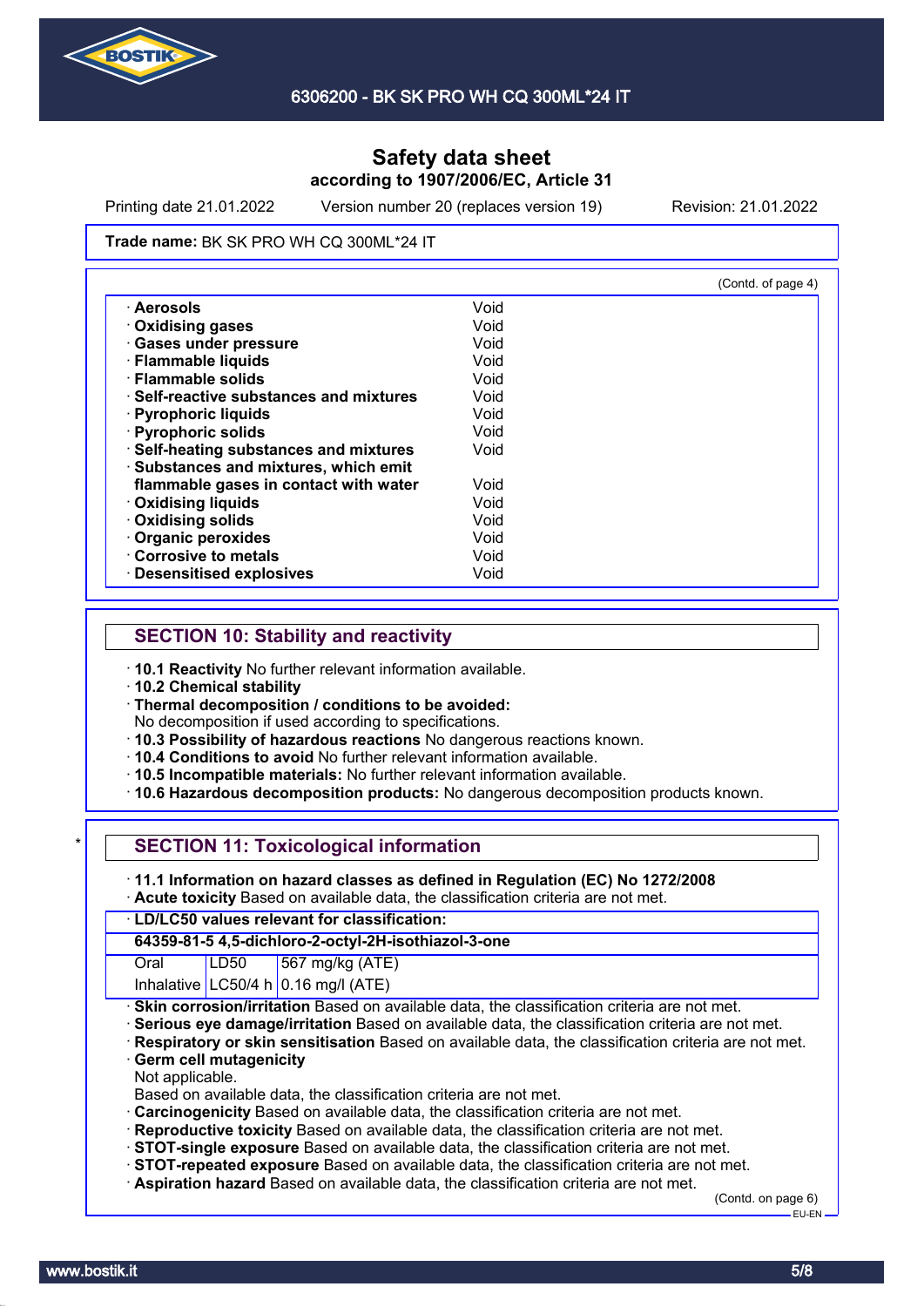

Printing date 21.01.2022 Version number 20 (replaces version 19) Revision: 21.01.2022

(Contd. of page 5)

#### **Trade name: BK SK PRO WH CQ 300ML\*24 IT**

· **Additional toxicological information:**

- · **Acute effects (acute toxicity, irritation and corrosivity)** Not applicable.
- · **Sensitisation** Not applicable.
- · **Repeated dose toxicity** Not applicable.
- · **11.2 Information on other hazards**

#### · **Endocrine disrupting properties**

None of the ingredients is listed.

## **SECTION 12: Ecological information**

#### · **12.1 Toxicity**

- · **Aquatic toxicity:** No further relevant information available.
- · **12.2 Persistence and degradability** No further relevant information available.
- · **12.3 Bioaccumulative potential** No further relevant information available.
- · **12.4 Mobility in soil** No further relevant information available.
- · **12.5 Results of PBT and vPvB assessment**
- · **PBT:** Not applicable.
- · **vPvB:** Not applicable.

#### · **12.6 Endocrine disrupting properties**

The product does not contain substances with endocrine disrupting properties.

- · **12.7 Other adverse effects**
- · **Remark:** Harmful to fish
- · **Additional ecological information:**
- · **General notes:**

Water hazard class 1 (German Regulation) (Self-assessment): slightly hazardous for water Do not allow undiluted product or large quantities of it to reach ground water, water course or sewage system.

Harmful to aquatic organisms

### **SECTION 13: Disposal considerations**

#### · **13.1 Waste treatment methods**

· **Recommendation**

Must not be disposed together with household garbage. Do not allow product to reach sewage system.

Disposal must be made according to official regulations.

- · **Uncleaned packaging:**
- · **Recommendation:**

Packagings that may not be cleansed are to be disposed of in the same manner as the product.

-

## **SECTION 14: Transport information**

· **14.1 UN number or ID number** ADR/ADN, IMDG, IATA not regulated

(Contd. on page 7) EU-EN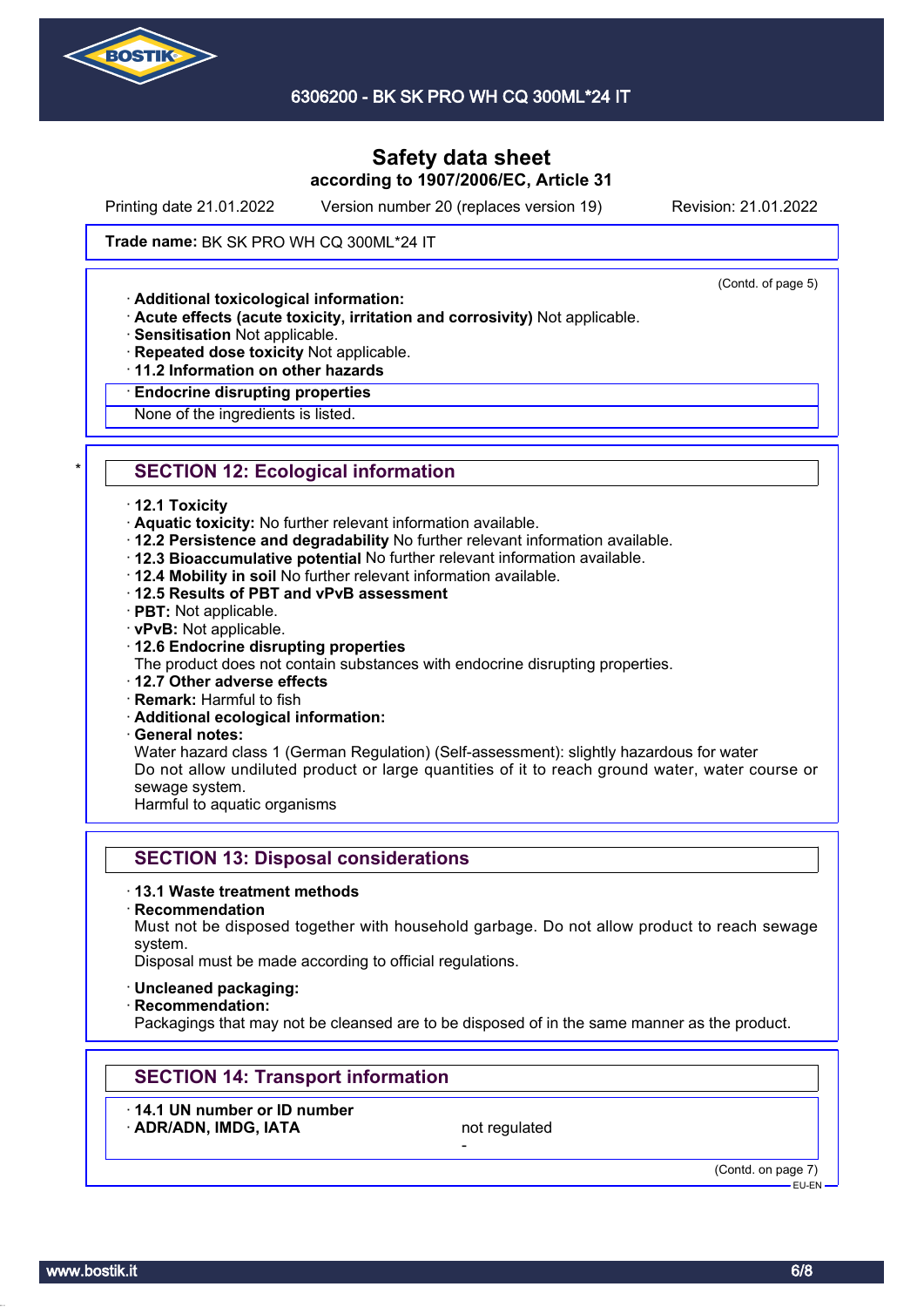

Printing date 21.01.2022 Version number 20 (replaces version 19) Revision: 21.01.2022

#### **Trade name: BK SK PRO WH CQ 300ML\*24 IT**

|                                                                        | (Contd. of page 6)                                                                                                                                                  |
|------------------------------------------------------------------------|---------------------------------------------------------------------------------------------------------------------------------------------------------------------|
| $\cdot$ ADN                                                            | not regulated                                                                                                                                                       |
| 14.2 UN proper shipping name<br>· ADR/ADN, ADN, IMDG, IATA             | not regulated                                                                                                                                                       |
| 14.3 Transport hazard class(es)                                        |                                                                                                                                                                     |
| · ADR/ADN, ADN, IMDG, IATA<br>· Class                                  | not regulated                                                                                                                                                       |
| 14.4 Packing group<br>· ADR/ADN, IMDG, IATA                            | not regulated                                                                                                                                                       |
| 14.5 Environmental hazards:<br>· Marine pollutant:                     | No                                                                                                                                                                  |
| 14.6 Special precautions for user                                      | Not applicable.                                                                                                                                                     |
| 14.7 Maritime transport in bulk according to<br><b>IMO instruments</b> | Not applicable.                                                                                                                                                     |
| · Transport/Additional information:                                    | Not dangerous according to the above<br>specifications.                                                                                                             |
| ∙IMDG<br>$\cdot$ Remarks:                                              | Under certain conditions substances in Class 3<br>(flammable liquids) can be classified in<br>packinggroup III.<br>See IMDG, Part 2, Chapter 2.3, Paragraph 2.3.2.2 |
| · UN "Model Regulation":                                               | not regulated                                                                                                                                                       |

### **SECTION 15: Regulatory information**

- · **15.1 Safety, health and environmental regulations/legislation specific for the substance or mixture**
- · **Directive 2012/18/EU**
- · **Named dangerous substances ANNEX I** None of the ingredients is listed.
- · **REGULATION (EC) No 1907/2006 ANNEX XVII** Conditions of restriction: 3
- · **DIRECTIVE 2011/65/EU on the restriction of the use of certain hazardous substances in electrical and electronic equipment – Annex II**
- None of the ingredients is listed.
- · **REGULATION (EU) 2019/1148**
- · **Regulation (EC) No 273/2004 on drug precursors**
- None of the ingredients is listed.
- · **Regulation (EC) No 111/2005 laying down rules for the monitoring of trade between the Community and third countries in drug precursors**
- None of the ingredients is listed.
- · **15.2 Chemical safety assessment:** A Chemical Safety Assessment has not been carried out.

(Contd. on page 8)

EU-EN